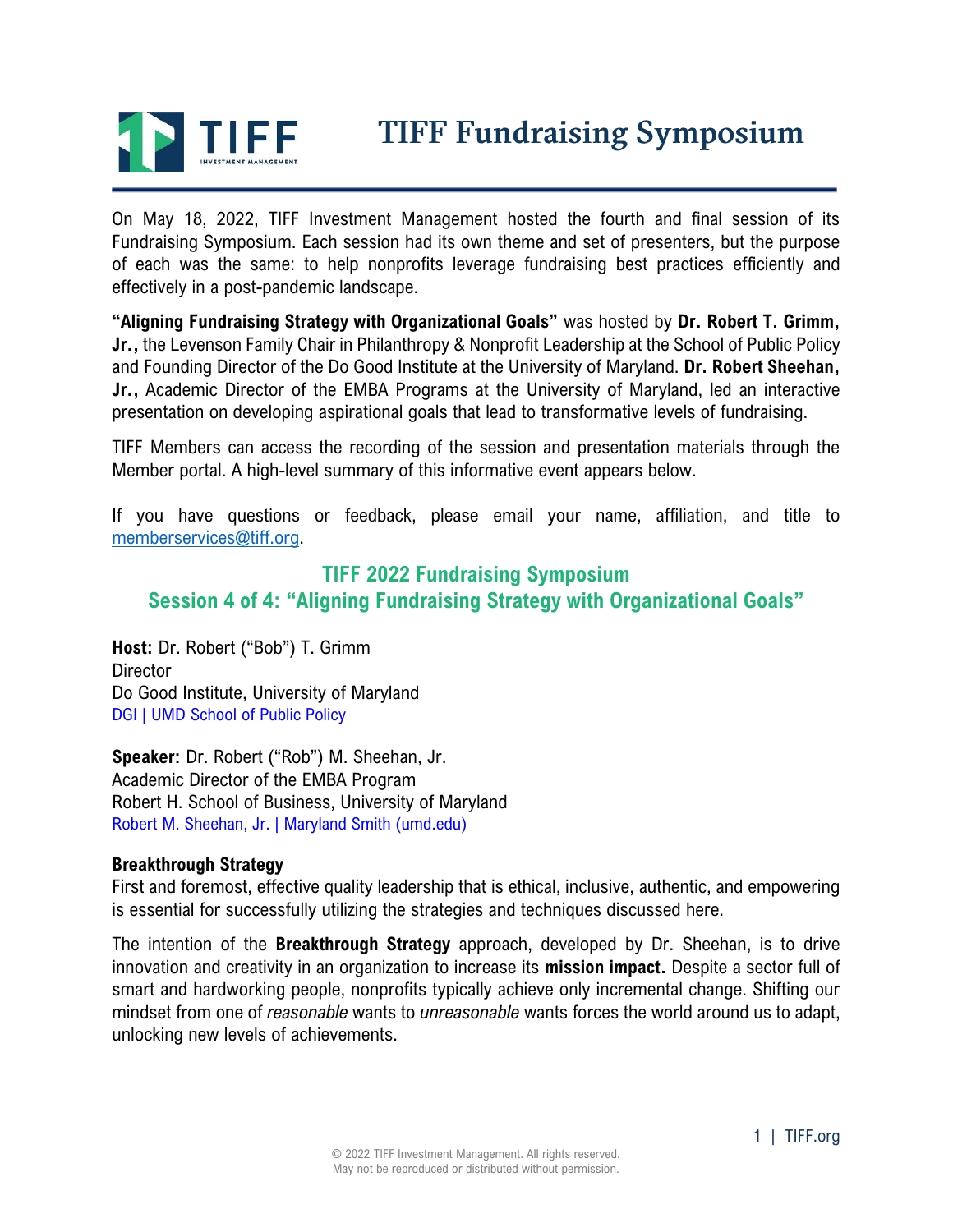*The problems we face cannot be solved using the same patterns of thought that were used to create them.* – Albert Einstein

## **Breakthrough Strategy Development Process**

## **1. Establish your Mission Gap**

The **mission gap** is the difference between your organization achieving 100% of its mission and where it is today. Sharing the mission gap and demonstrating what it would take to close the gap can be used to help inspire donors to give at all levels, but it is especially useful in inspiring transformative donations.

## **2. Adopt an Aspirational Mindset for Creating Vision**

*What would your organization look like in an ideal world with no resource constraints?* This question can be used as a starting point to develop your most aspirational vision. Visions give us something to aspire to, provide meaning to the "day to day," and inspire others to help make dreams come true. Aspirational visions set the stage for quantum leaps of progress in closing your mission gap.

An example of aspirational vision leading to quantum progress can be found in the Ronald McDonald House Charities (RMHC). RMHC was contacted by a potential corporate donor with millions of dollars available for donation. RMHC shared their long-term strategic plan that included the impressive goal of having "five-year expansion plans ready to go at any time." Inspired by the demonstration of dramatic and measurable impact, the donor gave \$100 million to RMHC.

## **3. Adopt an Aspirational Mindset for Setting Strategic Stretch Goals**

Strategic stretch goals direct attention to relevant activities, affect the intensity and persistence of efforts, and should be outcome-based and "SMART."

**The new SMART goals**. We are most familiar with the traditional SMART goals: Specific, Measurable, Attainable, Relevant, and Time bound. In an aspirational mindset, we replace *attainable* with **almost impossible.** An *almost impossible goal* requires a **growth mindset**, which forces you to reexamine the most fundamental assumptions of your organization and start fresh.

#### **Transform Your Relationship with Failure**

Part of adopting a growth mindset includes shifting perspectives on failure. Failure is to fall short of an intended result. However, if that intended result was an aspirational, almost impossible goal, then the failure becomes a **noble failure.** A noble failure is more of a reflection of progress made from a goal's starting point rather than a reflection of shortcomings from its end point.

A willingness to fail (nobly) provides a helpful framework when setting almost impossible goals. One way to discern the line between willingness and unwillingness is to share the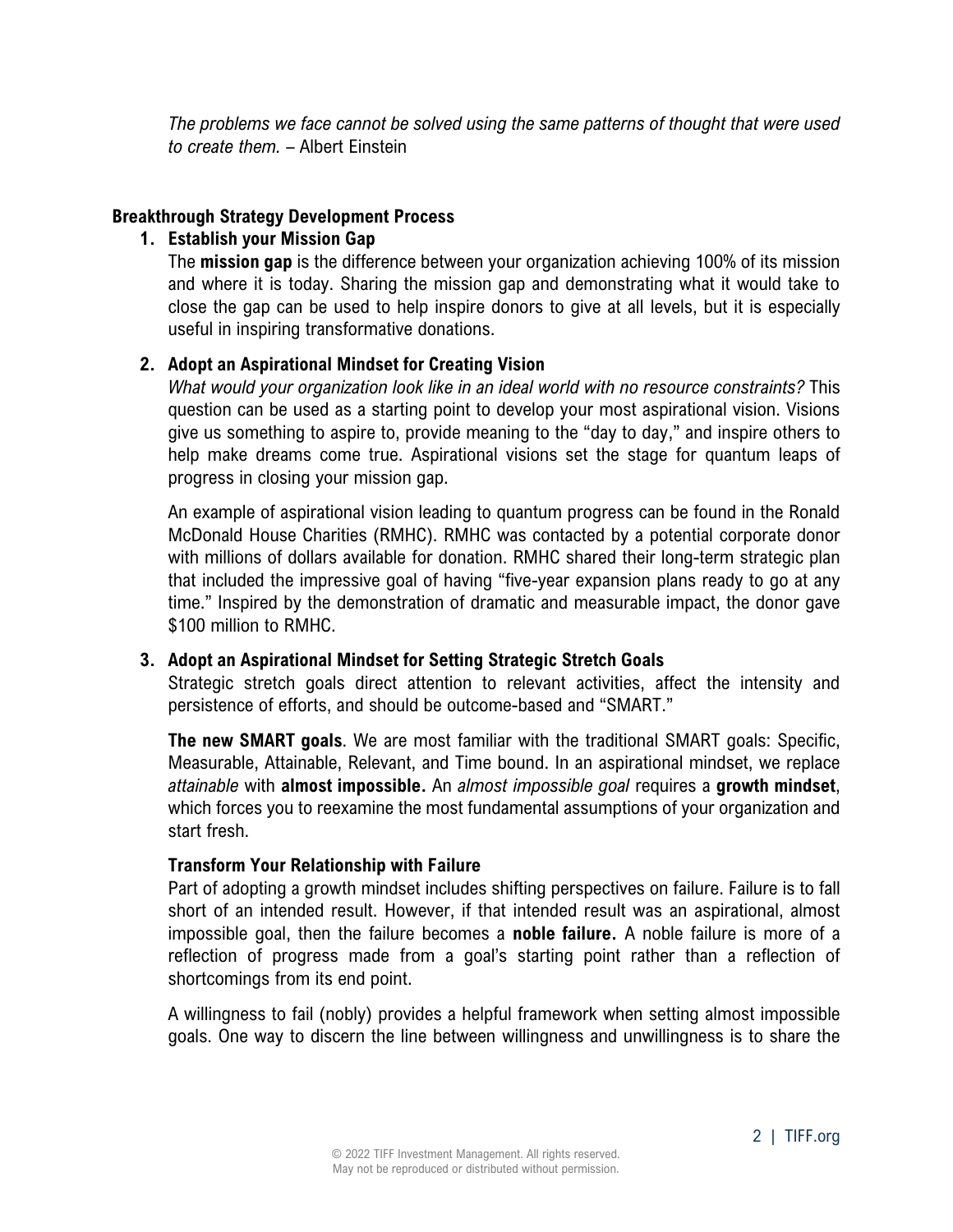goal with the most pessimistic person you know, someone who can envision the absolute worst-case scenarios. Your line is somewhere among those scenarios.

## **4. Discern SWOTs**

Traditionally a SWOT analysis (strengths, weaknesses, opportunities, and threats) is conducted in the first steps of strategic planning. In an aspirational mindset, first conduct the vision exercises, and *then* apply the SWOT analysis to those dreams. By setting the goals first, the SWOT analysis becomes an analysis of the realistic strengths and weaknesses of your new goals. This framework will give your organization new context for developing and implementing its strategy.

## **5. Create Strategy Narrative**

The purpose of a strategy is to guide an organization toward its desired future, considering its current situation, and designing a set of actions which will catapult it forward.

As noted at the start of this review, leadership has to be onboard in order for a successful strategy, but this could be a challenge. Human beings naturally have different levels of comfort around change. For those that are more risk-averse or change-resistant, there are a few techniques you can do to get them onboard. One technique is to start with yourself. Internalize your ideas for change, and approach people one-on-one to share these ideas, ask for their feedback, or brainstorm further, in a low-key, low-risk environment.

Another tactic is to use the Mission Gap to anchor your inspiration. From there, begin building out the context with your team, starting in an informal manner and gradually becoming more formal as ideas take shape.

## **Additional Resources**

• *Mission Impact: Breakthrough Strategies for Nonprofits*, by Robert M. Sheehan, Jr.

**--------------------------------------------------------------------------------------------------------------------**

• Download strategy development guides and other articles by Dr. Sheehan: [www.SheehanNonprofitConsulting.com](http://www.sheehannonprofitconsulting.com/)

## **Biographies**

## **Dr. Robert T. Grimm Jr.**

Bob Grimm serves as the Levenson Family Chair in Philanthropy & Nonprofit Leadership in the School of Public Policy (SPP) and the founding Director of the Do Good Institute at the University of Maryland (UMD). Dr. Grimm works with an incredible team that empowers individuals to do good. The University of Maryland Board of Regents awarded Grimm their 2021 Regents Award for Faculty Excellence in Public Service for Do Good's impact. The Network of Schools of Public Policy, Public Affairs, and Public Administration (NASPAA) similarly recognized Do Good with its inaugural Voinovich Public Innovation Prize.

Started with two courses (2010) and a Do Good Challenge prize competition (2012), thousands of students participate annually in Do Good Campus programs and courses today while changing the world for good. For example, Do Good students enable thousands of families to stay safe and avoid hunger during the pandemic, change mental health accessibility and female menstrual product accessibility on campus, recycle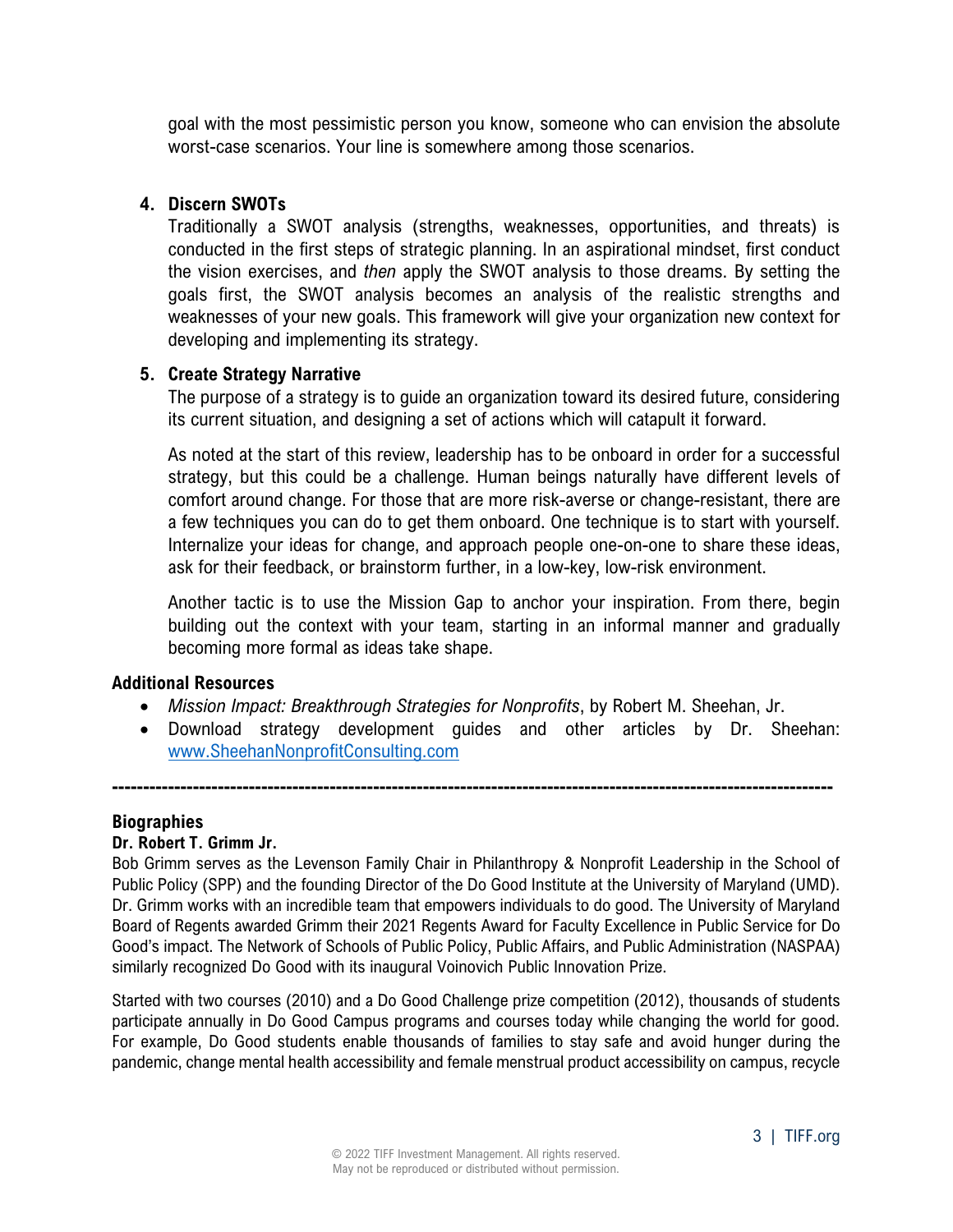and supply medications to tens of thousands, reduce water pollution, and eliminate over a hundred million pounds of food waste. Grimm served as the Founding Board Chair of the Food Recovery Network, which UMD students built into a national nonprofit and then launched two successful companies, Hungry Harvest and Imperfect Foods. A new building for SPP and the Institute opens in 2022 with a Do Good Hall of Fame and Do Good Plaza that features inspiring UMD efforts.

Grimm's research on philanthropy, volunteering, nonprofits, and civic engagement has been featured in The Washington Post, New York Times, MSNBC, Fast Company, and Bloomberg. Grimm co-authored a widelycited article on "The New Volunteer Workforce" in the Stanford Social Innovation Review, articles in Nonprofit & Voluntary Sector Quarterly, and the Journal of Policy Analysis & Management, and a book on American philanthropists. Invited to testify at the first hearing of the National Commission on Military, National and Public Service, the Congressional Commission focused on the Institute's research on the decline of charitable behaviors.

Grimm served as Senior Counselor to the CEO and the Director of Research & Policy Development at AmeriCorps, which annually invests approximately one billion dollars in innovative nonprofits. Grimm received senior appointments from both President Bush and President Obama's administrations and co-lead the creation of President Obama's Social Innovation Fund. Grimm expanded AmeriCorps's annual research funds from \$2 million to \$10.5 million and developed the first social capital and civic data collected by the U.S. Census Bureau.

Grimm earned his Ph.D. from Indiana University. Indiana University's Lilly Family School of Philanthropy awarded him its 2019 Distinguished Alumni Award. An Iowa native, Bob and wife Laura have one daughter named Astrid.

#### **Dr. Robert M. Sheehan, Jr.**

With more than 30 years of executive management experience, including 18 years as the CEO of two different national nonprofits, Rob uniquely blends in-the-trenches experience with extensive academic research. To the non-profit world, he brings a practical perspective on strategy while applying cutting-edge concepts—such as strategic intent and systems thinking—that are used primarily in the corporate world. As Principal of Sheehan Nonprofit Consulting, Rob provides consulting services in strategy development and implementation, leadership and teamwork development, board development, and succession planning for nonprofits and government entities.

He also serves as Academic Director of the Executive MBA program at the Robert H. Smith School of Business at the University of Maryland-College Park. He has directed custom-designed executive education programs through the James MacGregor Burns Academy of Leadership and the Robert H. Smith School of Business, both at the University of Maryland-College Park.

He received his PhD from The Ohio State University, where he directed The Excellence in Philanthropy research project, which became the basis for his dissertation "Mission Accomplishment as Philanthropic Organization Effectiveness."

Rob has been an active member of the Association of Fundraising Professionals (formerly National Society of Fund Raising Executives) since 1986, when he attained the association's CFRE designation. He has served as President of the Central Ohio and East Central Illinois Chapters of AFP, and is currently a member of the Washington DC Metro Area and Maryland Chapters of AFP. He is an active member of ARNOVA (Association